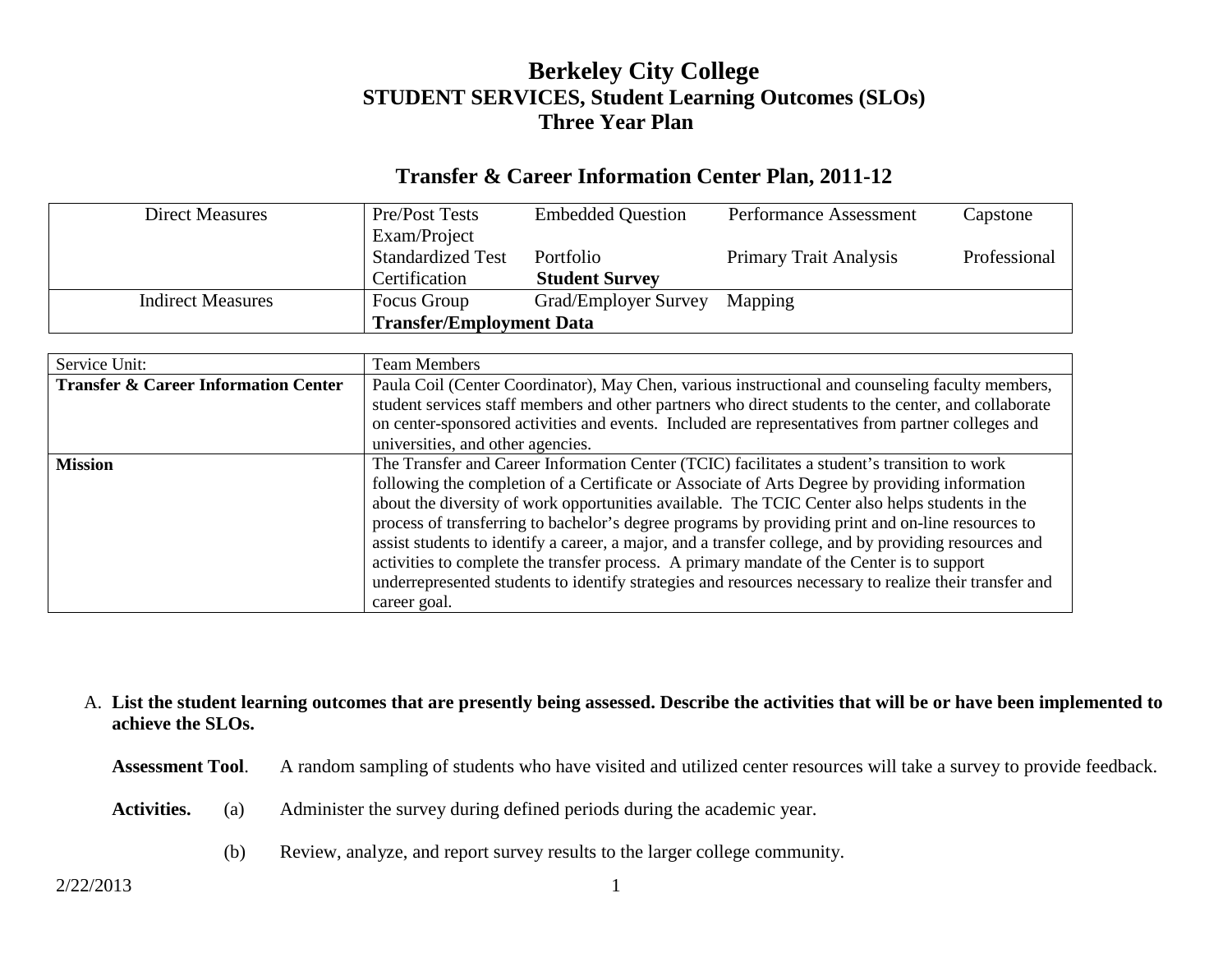- (c) Based upon survey results, identify strategies to improve services and resources offered by the Transfer & Career Information Center.
- (d) Identify resources, e.g., human, equipment, IT, space, supplies, to implement strategies for improvement.
- (f) SLOs will be integrated into the Center's Unit Plan and Program Review. SLO assessment results will be given priority when developing new unit plans.

### B. **What additional student learning outcomes should be considered to demonstrate what your student should know and/or be able to do as a consequence of the service provided by your unit?**

Additional student learning outcomes may be identified and considered after the first year SLO assessment cycle.

#### C. **Future goals and methods of assessment of the program, including student learning outcomes.**

Revise and expand feedback mechanisms for students and other stake-holders—for example, solicit input from regular partners who visit the campus and meet with students. The center website needs further development including a mechanism for direct communication with users. More capacity-building features can be built into the website such as video of special workshops offered by the center.

| <b>Program/Service</b><br><b>Student Learning Outcomes</b><br>(1) Service outcomes reflect how the service<br>contributes to student learning. (2) The<br>outcome should be stated using a measurable<br>verb (Bloom's Taxonomy) with enough detail<br>to clarify the service requirements. (3) The<br>outcome should describe the context for<br>display of the newly learned skill or behavior. | <b>Assessment Methods and Criteria</b><br>$(1)$ Which outcome(s) will be assessed? (2) Who will<br>be assessed? (3) What is the assessment method and<br>criteria for success? (4) When will the assessment take<br>place? (5) Describe the research design and analysis<br>plans. | <b>Assessment Results</b><br>$(1)$ Who will write the report? $(2)$ When<br>will the study conducted? (3) What are the<br>results? | <b>Response Plan</b><br>(1) Since dialogue is important to the SLO<br>Assessment, list who will discuss the<br>assessment results. (2) When will the<br>discussion take place? (3) What changes will<br>be made to the outcome statement(s), the<br>assessment tool or service plans? |
|---------------------------------------------------------------------------------------------------------------------------------------------------------------------------------------------------------------------------------------------------------------------------------------------------------------------------------------------------------------------------------------------------|------------------------------------------------------------------------------------------------------------------------------------------------------------------------------------------------------------------------------------------------------------------------------------|------------------------------------------------------------------------------------------------------------------------------------|---------------------------------------------------------------------------------------------------------------------------------------------------------------------------------------------------------------------------------------------------------------------------------------|
| Information                                                                                                                                                                                                                                                                                                                                                                                       | $(1)$ <b>Outcomes:</b> Two $(2)$ of the seven                                                                                                                                                                                                                                      | (1) Paula Coil will be the                                                                                                         | (1) Principal dialogue will                                                                                                                                                                                                                                                           |
| Competency                                                                                                                                                                                                                                                                                                                                                                                        | <b>BCC</b> Core Values: information                                                                                                                                                                                                                                                | primary author of the draft                                                                                                        | occur among key stake holders                                                                                                                                                                                                                                                         |
|                                                                                                                                                                                                                                                                                                                                                                                                   | competency, and self awareness will                                                                                                                                                                                                                                                | report; May Chen will                                                                                                              | on campus including Paula                                                                                                                                                                                                                                                             |
| Students accessing the                                                                                                                                                                                                                                                                                                                                                                            | be assessed. See Survey below.                                                                                                                                                                                                                                                     | review and finalize the                                                                                                            | Coil, May Chen, instructional                                                                                                                                                                                                                                                         |
| Transfer & Career                                                                                                                                                                                                                                                                                                                                                                                 |                                                                                                                                                                                                                                                                                    | report.                                                                                                                            | and counseling faculty                                                                                                                                                                                                                                                                |
| <b>Information Center</b>                                                                                                                                                                                                                                                                                                                                                                         | (2) <b>Participants:</b> A randomly                                                                                                                                                                                                                                                |                                                                                                                                    | members, student services staff                                                                                                                                                                                                                                                       |
| (TCIC) will determine                                                                                                                                                                                                                                                                                                                                                                             | selected sample of students utilizing                                                                                                                                                                                                                                              | (2) The first study will be                                                                                                        | and other partners including                                                                                                                                                                                                                                                          |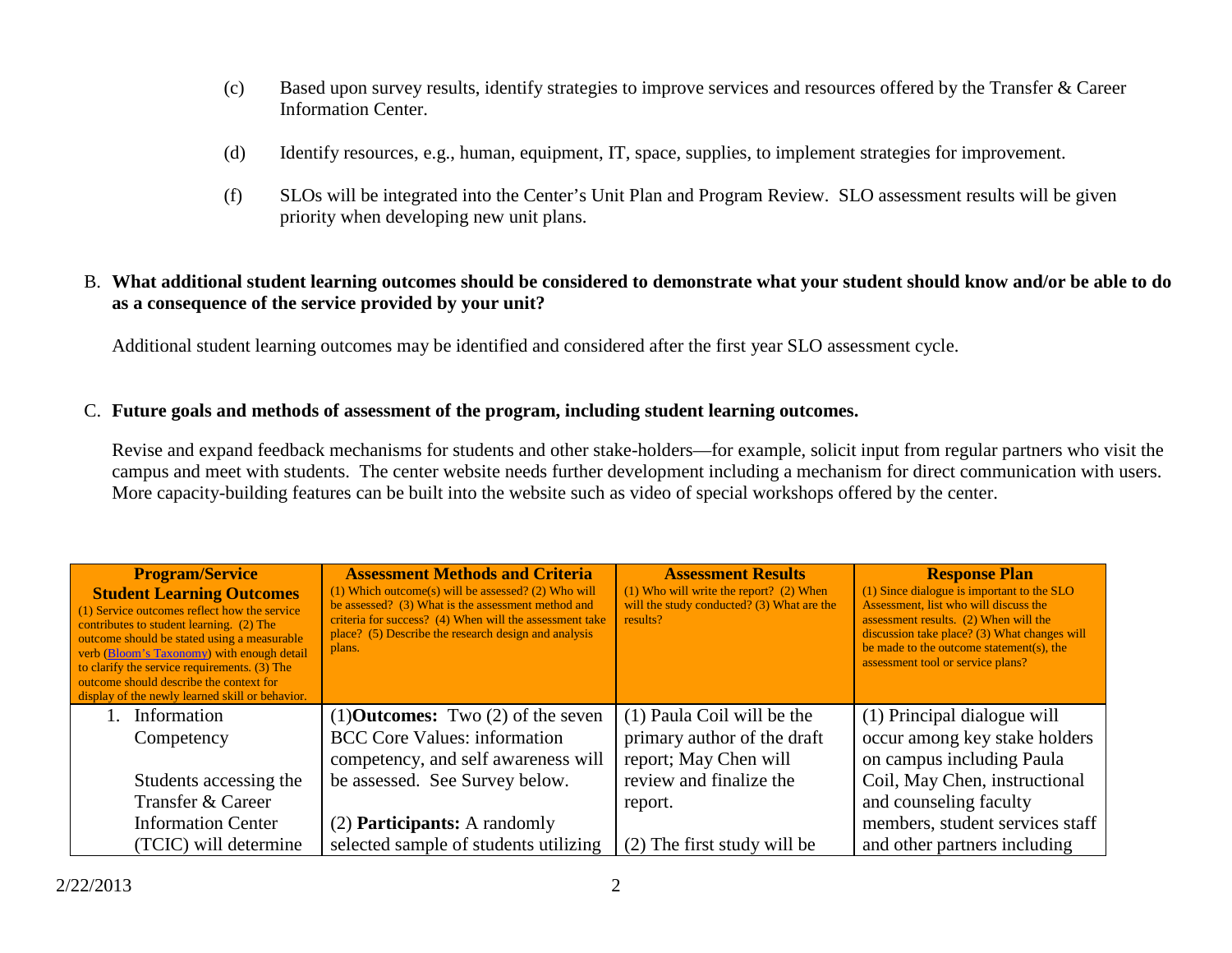| <b>Program/Service</b><br><b>Student Learning Outcomes</b><br>(1) Service outcomes reflect how the service<br>contributes to student learning. (2) The<br>outcome should be stated using a measurable<br>verb (Bloom's Taxonomy) with enough detail<br>to clarify the service requirements. (3) The<br>outcome should describe the context for<br>display of the newly learned skill or behavior. | <b>Assessment Methods and Criteria</b><br>$(1)$ Which outcome(s) will be assessed? (2) Who will<br>be assessed? (3) What is the assessment method and<br>criteria for success? (4) When will the assessment take<br>place? (5) Describe the research design and analysis<br>plans.                                                                                                                                                                                                                                                                                                                                                                                                                                  | <b>Assessment Results</b><br>$(1)$ Who will write the report? $(2)$ When<br>will the study conducted? (3) What are the<br>results?                                                                                                                                                                             | <b>Response Plan</b><br>(1) Since dialogue is important to the SLO<br>Assessment, list who will discuss the<br>assessment results. (2) When will the<br>discussion take place? (3) What changes will<br>be made to the outcome statement(s), the<br>assessment tool or service plans?                                                                                                                                                                        |
|---------------------------------------------------------------------------------------------------------------------------------------------------------------------------------------------------------------------------------------------------------------------------------------------------------------------------------------------------------------------------------------------------|---------------------------------------------------------------------------------------------------------------------------------------------------------------------------------------------------------------------------------------------------------------------------------------------------------------------------------------------------------------------------------------------------------------------------------------------------------------------------------------------------------------------------------------------------------------------------------------------------------------------------------------------------------------------------------------------------------------------|----------------------------------------------------------------------------------------------------------------------------------------------------------------------------------------------------------------------------------------------------------------------------------------------------------------|--------------------------------------------------------------------------------------------------------------------------------------------------------------------------------------------------------------------------------------------------------------------------------------------------------------------------------------------------------------------------------------------------------------------------------------------------------------|
| that they have a better<br>understanding of the<br>transfer process, and<br>understand how to use<br>relevant resources for<br>further research.                                                                                                                                                                                                                                                  | the TCIC.<br>(3) Assessment method: Students<br>will be requested to fill out the<br>survey during defined periods during<br>the academic year.<br>Criteria for success: 50 student<br>surveys will be gathered, with at<br>least 20% offering substantive<br>feedback (tangible suggestions for<br>improvement).<br>(4) First surveys will begin in mid<br>July 2011, and will be solicited<br>during defined periods in the fall and<br>spring semesters.<br>(5) The survey will be requested of<br>all students visiting the center during<br>defined periods. Survey findings<br>will be compiled and analyzed;<br>program improvements and / or<br>changes will be discussed and<br>implemented as part of the | conducted during the<br>Summer 2011 term / Fall<br>2011 semester, and Spring<br>2012 semester and thereafter<br>in a 3 year cycle.<br>3. The results will be<br>collected and analyzed; areas<br>for improvement noted and<br>prioritized (where possible<br>incorporated in unit plan and<br>program review). | representatives from partner<br>colleges and universities, and<br>other agencies.<br>Assessment results will be<br>presented to leadership groups<br>on campus.<br>(2) The discussion of survey<br>findings will take place after a<br>draft report has been prepared<br>before the report is finalized.<br>(3) The assessment tool is the<br>survey shown below. The<br>assessment cycle will inform<br>changes to service plans and<br>outcome statements. |
| 2. Self Awareness                                                                                                                                                                                                                                                                                                                                                                                 | assessment cycle outlined here.<br>Same as above                                                                                                                                                                                                                                                                                                                                                                                                                                                                                                                                                                                                                                                                    | Same as above                                                                                                                                                                                                                                                                                                  | Same as above                                                                                                                                                                                                                                                                                                                                                                                                                                                |
| Students accessing the<br>Transfer & Career<br><b>Information Center</b>                                                                                                                                                                                                                                                                                                                          |                                                                                                                                                                                                                                                                                                                                                                                                                                                                                                                                                                                                                                                                                                                     |                                                                                                                                                                                                                                                                                                                |                                                                                                                                                                                                                                                                                                                                                                                                                                                              |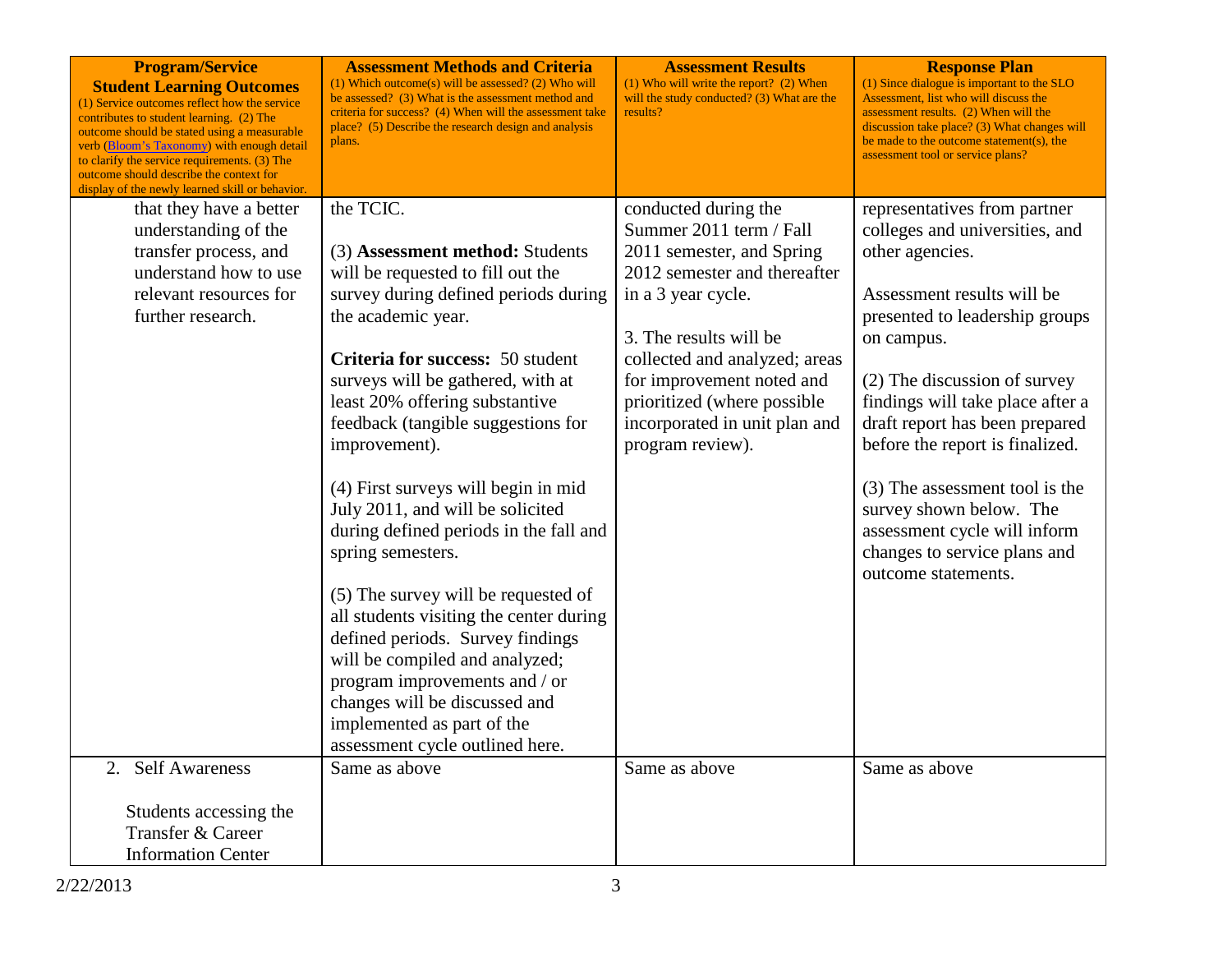| <b>Program/Service</b><br><b>Student Learning Outcomes</b><br>(1) Service outcomes reflect how the service<br>contributes to student learning. (2) The<br>outcome should be stated using a measurable<br>verb (Bloom's Taxonomy) with enough detail<br>to clarify the service requirements. (3) The<br>outcome should describe the context for<br>display of the newly learned skill or behavior. | <b>Assessment Methods and Criteria</b><br>$(1)$ Which outcome(s) will be assessed? (2) Who will<br>be assessed? (3) What is the assessment method and<br>criteria for success? (4) When will the assessment take<br>place? (5) Describe the research design and analysis<br>plans. | <b>Assessment Results</b><br>$(1)$ Who will write the report? $(2)$ When<br>will the study conducted? (3) What are the<br>results? | <b>Response Plan</b><br>(1) Since dialogue is important to the SLO<br>Assessment, list who will discuss the<br>assessment results. (2) When will the<br>discussion take place? (3) What changes will<br>be made to the outcome statement(s), the<br>assessment tool or service plans? |
|---------------------------------------------------------------------------------------------------------------------------------------------------------------------------------------------------------------------------------------------------------------------------------------------------------------------------------------------------------------------------------------------------|------------------------------------------------------------------------------------------------------------------------------------------------------------------------------------------------------------------------------------------------------------------------------------|------------------------------------------------------------------------------------------------------------------------------------|---------------------------------------------------------------------------------------------------------------------------------------------------------------------------------------------------------------------------------------------------------------------------------------|
| (TCIC) will determine                                                                                                                                                                                                                                                                                                                                                                             |                                                                                                                                                                                                                                                                                    |                                                                                                                                    |                                                                                                                                                                                                                                                                                       |
| that they have a greater                                                                                                                                                                                                                                                                                                                                                                          |                                                                                                                                                                                                                                                                                    |                                                                                                                                    |                                                                                                                                                                                                                                                                                       |
| self-awareness in                                                                                                                                                                                                                                                                                                                                                                                 |                                                                                                                                                                                                                                                                                    |                                                                                                                                    |                                                                                                                                                                                                                                                                                       |
| relation to developing                                                                                                                                                                                                                                                                                                                                                                            |                                                                                                                                                                                                                                                                                    |                                                                                                                                    |                                                                                                                                                                                                                                                                                       |
| and identifying career                                                                                                                                                                                                                                                                                                                                                                            |                                                                                                                                                                                                                                                                                    |                                                                                                                                    |                                                                                                                                                                                                                                                                                       |
| and academic goals.                                                                                                                                                                                                                                                                                                                                                                               |                                                                                                                                                                                                                                                                                    |                                                                                                                                    |                                                                                                                                                                                                                                                                                       |
| Students will report                                                                                                                                                                                                                                                                                                                                                                              |                                                                                                                                                                                                                                                                                    |                                                                                                                                    |                                                                                                                                                                                                                                                                                       |
| greater understanding of                                                                                                                                                                                                                                                                                                                                                                          |                                                                                                                                                                                                                                                                                    |                                                                                                                                    |                                                                                                                                                                                                                                                                                       |
| their decision-making                                                                                                                                                                                                                                                                                                                                                                             |                                                                                                                                                                                                                                                                                    |                                                                                                                                    |                                                                                                                                                                                                                                                                                       |
| process, including                                                                                                                                                                                                                                                                                                                                                                                |                                                                                                                                                                                                                                                                                    |                                                                                                                                    |                                                                                                                                                                                                                                                                                       |
| accessing support                                                                                                                                                                                                                                                                                                                                                                                 |                                                                                                                                                                                                                                                                                    |                                                                                                                                    |                                                                                                                                                                                                                                                                                       |
| resources.                                                                                                                                                                                                                                                                                                                                                                                        |                                                                                                                                                                                                                                                                                    |                                                                                                                                    |                                                                                                                                                                                                                                                                                       |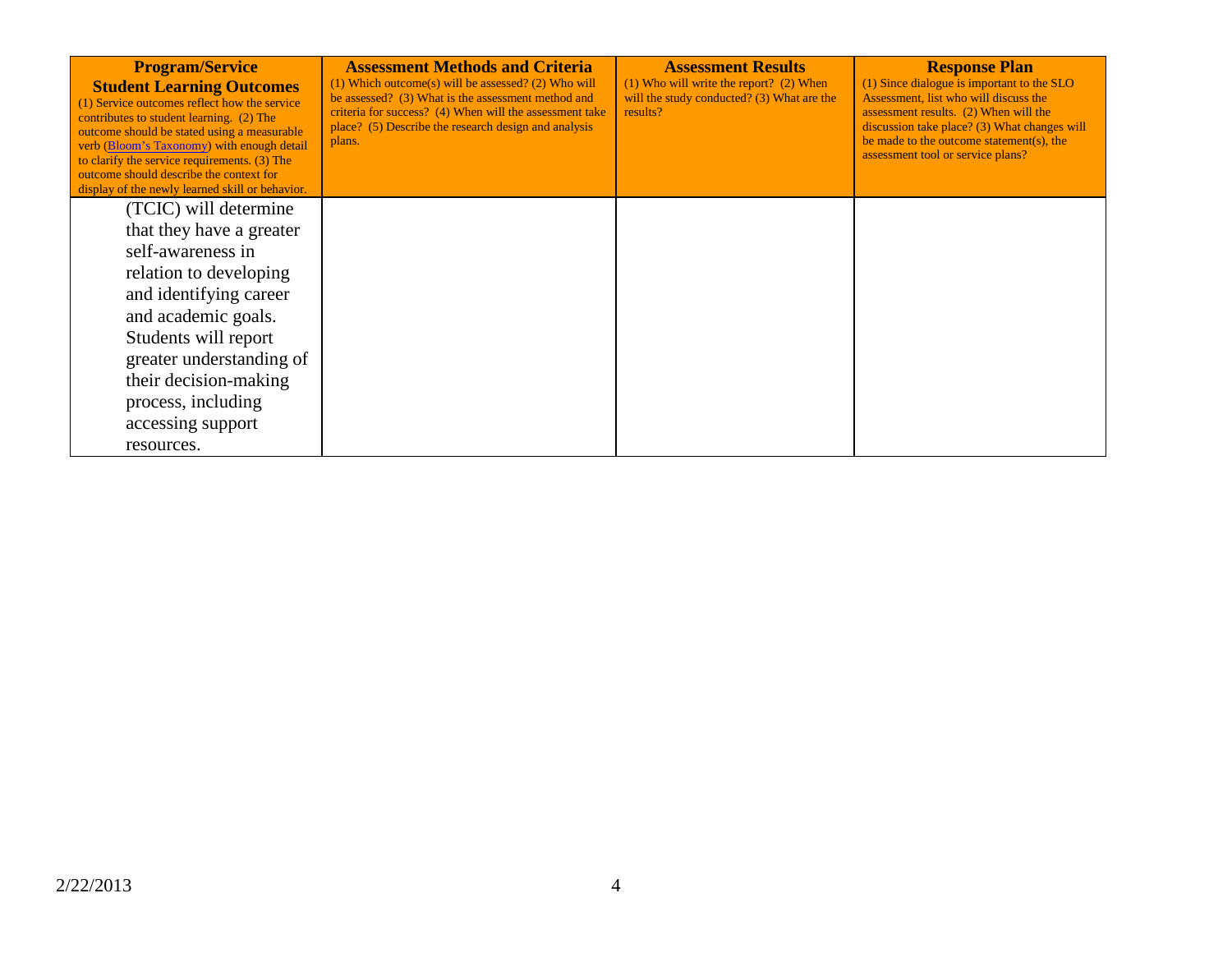## **Transfer/Career Information Center Student Feedback Survey**

Thank you for your feedback: let us know what we can do to improve, and what we're doing well. Please use the other side of this sheet if you need more space for your comments.

|           | 1. Please circle the number that best describes your experience. "I felt welcomed and treated with respect in the center."                                                                                                                                                         |                    |             |                                                                                                                         |                       |                           |
|-----------|------------------------------------------------------------------------------------------------------------------------------------------------------------------------------------------------------------------------------------------------------------------------------------|--------------------|-------------|-------------------------------------------------------------------------------------------------------------------------|-----------------------|---------------------------|
|           | 5 - Strongly Agree                                                                                                                                                                                                                                                                 | $4 - \text{Agree}$ | 3 - Neutral | 2 - Disagree                                                                                                            | 1 - Strongly Disagree | $\theta$ - Does not apply |
| 2.        | What was the reason for your visit today? Check all that apply.<br>$\Box$ General information about the transfer process<br>$\Box$ Specific information about transfer—such as choosing a college or major<br>$\Box$ General information about career exploration<br>$\Box$ Other: |                    |             | $\Box$ Specific information about career goals—such as personal abilities and interest inventories and focused research |                       |                           |
| <b>3.</b> |                                                                                                                                                                                                                                                                                    |                    |             | Based on the reason(s) for your visit, please respond: "I found the assistance I was looking for today."                |                       |                           |
|           | 5 - Strongly Agree                                                                                                                                                                                                                                                                 | $4 - \text{Agree}$ | 3 - Neutral | 2 - Disagree                                                                                                            | 1 - Strongly Disagree | $\theta$ - Does not apply |

4. In addition to current services, what would be useful in the center to help you clarify your career and education goals and options?

## **Student Learning Outcomes**

\_\_\_\_\_\_\_\_\_\_\_\_\_\_\_\_\_\_\_\_\_\_\_\_\_\_\_\_\_\_\_\_\_\_\_\_\_\_\_\_\_\_\_\_\_\_\_\_\_\_\_\_\_\_\_\_\_\_\_\_\_\_\_\_\_\_\_\_\_\_\_\_\_\_\_\_\_\_\_\_\_\_\_\_\_\_\_\_\_\_\_\_\_\_\_\_\_\_\_\_\_\_\_\_\_\_\_\_\_\_\_\_\_\_\_\_\_\_\_\_\_\_

We are assessing various Student Learning Outcomes in relation to the Transfer and Career Information Center. In your opinion, do you think your work in the Transfer/Career Information Center assists you to:

|  | • better access relevant college information, resources, and services needed for your transfer success |  |  |  |
|--|--------------------------------------------------------------------------------------------------------|--|--|--|
|--|--------------------------------------------------------------------------------------------------------|--|--|--|

| 5 - Strongly Agree                                      | $4 - \text{Agree}$ | 3 - Neutral                                                                                                | $2 - Disagree$ | 1 - Strongly Disagree | <b>0</b> - Does not apply |
|---------------------------------------------------------|--------------------|------------------------------------------------------------------------------------------------------------|----------------|-----------------------|---------------------------|
| gain useful knowledge of the transfer process           |                    |                                                                                                            |                |                       |                           |
| 5 - Strongly Agree                                      | $4 - \text{Agree}$ | 3 - Neutral                                                                                                | 2 - Disagree   | 1 - Strongly Disagree | $\theta$ - Does not apply |
| gain useful knowledge of the career development process |                    |                                                                                                            |                |                       |                           |
| 5 - Strongly Agree                                      | $4 - \text{Agree}$ | 3 - Neutral                                                                                                | $2$ - Disagree | 1 - Strongly Disagree | <b>0</b> - Does not apply |
| better identify academic and career goals               |                    |                                                                                                            |                |                       |                           |
| 5 - Strongly Agree                                      | $4 - \text{Agree}$ | 3 - Neutral                                                                                                | 2 - Disagree   | 1 - Strongly Disagree | $\theta$ - Does not apply |
|                                                         |                    | gain insight into your decision-making process with regard to a choice of major, and college or university |                |                       |                           |
| 5 - Strongly Agree                                      | $4 - \text{Agree}$ | 3 - Neutral                                                                                                | 2 - Disagree   | 1 - Strongly Disagree | <b>0</b> - Does not apply |